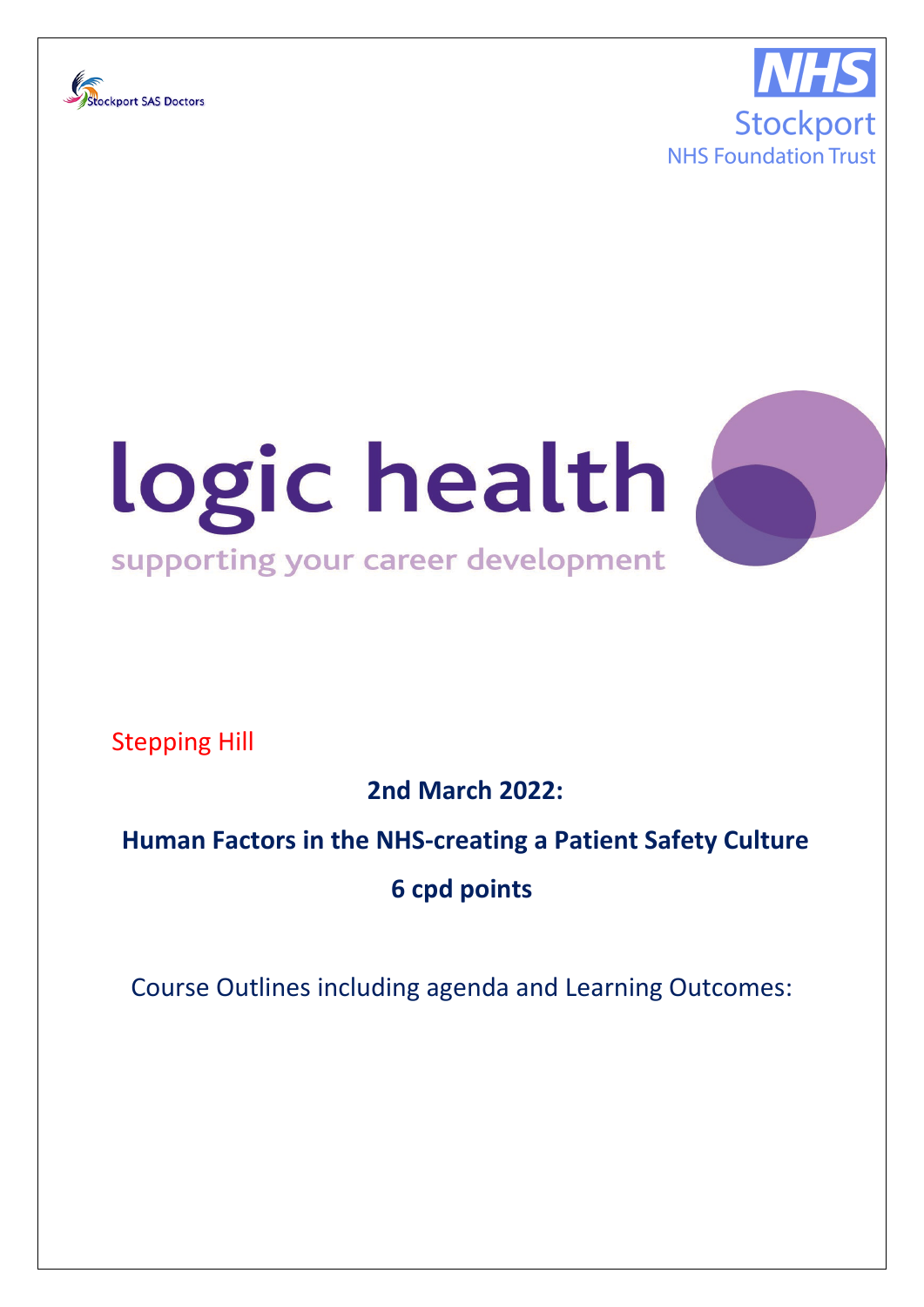# logic health **Human Factors in the NHS-creating a Patient Safety Culture**

#### **Number of Days: 1 Day CPD Points: 6**

#### **Programme Introduction:**

Human factors is the science of understanding human behaviour and is applied and related through this workshop in the healthcare market-place. Human factors has been defined as: "Enhancing clinical performance through an understanding of the effects of teamwork, tasks, equipment, workspace, culture, and the organization on human beings and their behaviour.

The workshop sets out to firstly define what Human Factors are, then set out the strategies for a manager, individual or department to ensure they are doing everything possible to eliminate ( as far as possible ) risk to patients and then study the personal and individual skills required to take personal responsibility for the success of patient safety.

#### **Learning Outcomes: At the end of this programme , the delegate can:**

- Name 4 elements of a Strategic Safety Culture
- Name the 7 steps to Patient Safety and explain each one
- Define 4 ways to analyse issues and find the root cause
- Describe the 4 stages of the GMC model for Reflection
- List 4 personal skills needed to enhance your Patient safety skills

#### **The Programme Includes:**

- $\triangleright$  Introduction, collecting delegate expectations, explanation of agenda
	- $\triangleright$  Module 1 : Background to Human Factors and creating a Patient Safety Culture
		- Human Behaviour
		- System design and Safety
		- What is a Safety Culture?

#### $\triangleright$  Module 2: Seven steps to Patient Safety

- Building a safety culture
- Leading and supporting Staff
- Integrating your risk management activity
- Promoting reporting
- Involving and communicating with patients and public
- Learn from and share safety lessons
- Implement solutions

### $\triangleright$  Module 3: Engaging with Clinicians and staff

- Analysing the root cause of issues and incident decisions
- The Duty of Candor
- Medical errors
- The Reflection process and its' use in learning experiences